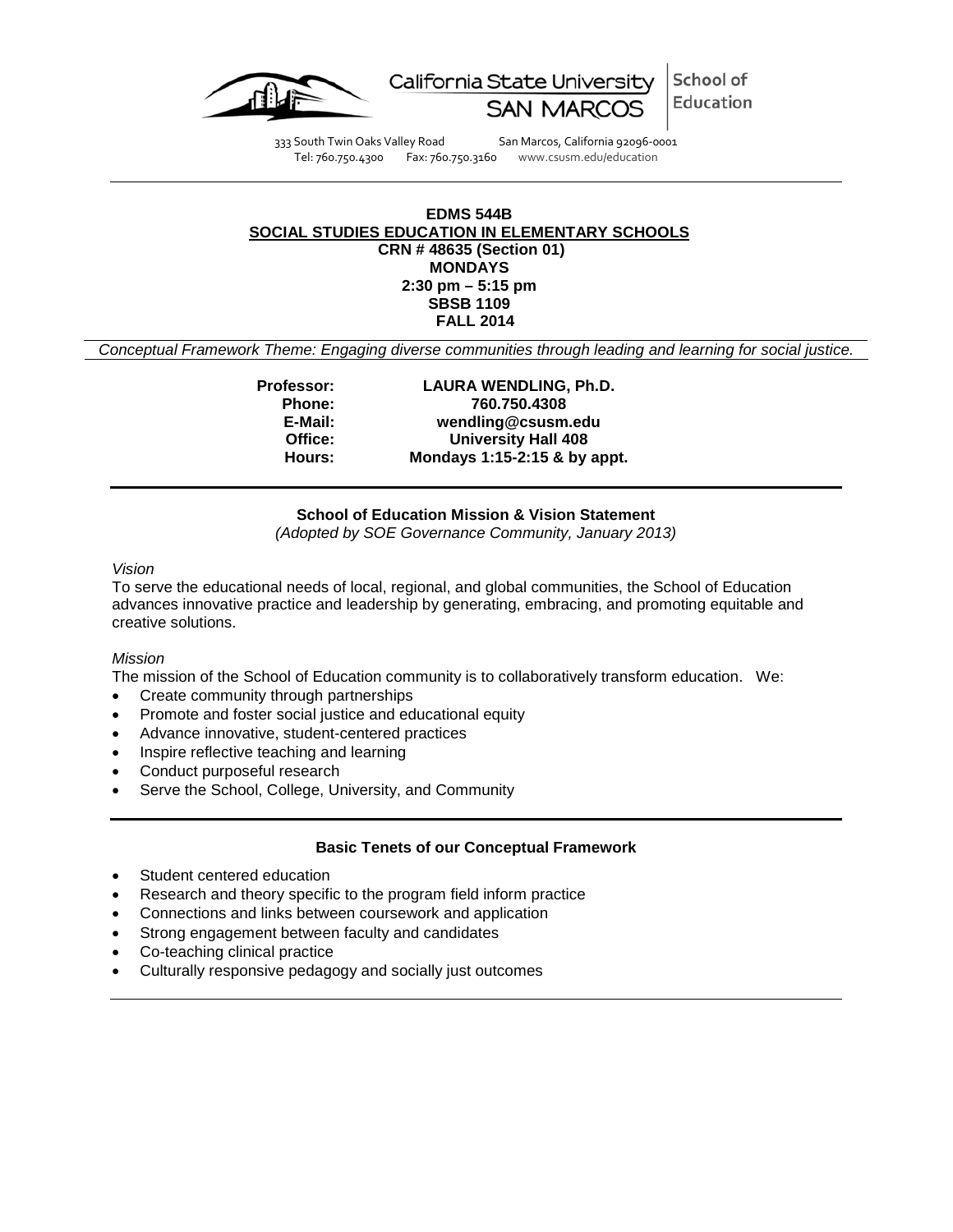# **COURSE DESCRIPTION**

Focuses on curriculum development, methods, techniques, materials, planning, organization, and assessment in social studies. Emphasis is placed on using community-based resources and on the integration of curricular areas. Methods of cross-cultural language and academic development are integrated into the course. *Enrollment Restriction: Completion of semesters 1-3 of ICP.*

Wendling: This course will introduce prospective elementary school teachers to the theoretical concepts, instructional methods and materials used in social studies education and curriculum integration. Research indicates that when teachers use a variety of teaching methods that are integrated into the content of the course, learners become more effectively engaged in learning. Therefore, the broad emphasis of this course will focus on issues of planning, organization and assessment that involve the learner in higher-level thinking through cognitive and affective involvement. A secondary focus will be placed on the effective infusion of the arts (dance, music, fine arts, and drama) into the curriculum.

# **Course Prerequisites**

Completion of Semesters 1-3 of Integrated Credential Program

### **Purpose**

Social studies is perhaps **the** most important part of the school curriculum because it not only brings together basic tools (such as the 3 Rs) but it **utilizes them authentically**. In the social studies we wrestle with crucial questions: What kind of society do we want to have? What is a "good citizen"? What is fair? How can we create better ways of living together? Our role as educators is to help students develop responsible and thoughtful ways of thinking, believing and acting.

As your instructor, I am committed to modeling reflective and transparent teaching in order to assist you in successfully achieving the goals of this course.

### **Course Goals**

As a result of this course, you will be able to:

- 1) apply the California History/Social Science and Visual & Performing Arts Frameworks (standards), with consideration of the movement toward Common Core assessments – to the classroom experience;
- 2) understand the value of incorporating primary source materials, the arts and visual literacy, and oral history methods into social studies instruction;
- 3) become aware of the multitude of community resources available to teachers and the ways in which these resources can be used to strengthen the social studies program;
- 4) design lessons / units that are grade level and developmentally appropriate, that utilize primary source materials, that infuse the arts as well as a multicultural/lingual perspective, and that address the needs of diverse learners;
- 5) design curricula that reflect a variety of instructional strategies and that develop children's higherlevel thinking skills through active participation;
- 6) more deeply appreciate the social sciences, history and the arts as essential fields of study.

# **Required Texts**

Lee, John. (2008). Visualizing Elementary Social Studies Methods. John Wiley & Sons, Inc. ISBN: 978-0-471-72066-9

- CSDE. (2005). History-Social Science Framework (for California Public Schools K-12). Sacramento, CA. Access online at: <http://www.cde.ca.gov/ci/cr/cf/documents/histsocsciframe.pdf>
- CSDE. (2004). Visual and Performing Arts Framework (for California Public Schools K-12) Sacramento, CA. Access online at:<http://www.cde.ca.gov/ci/cr/cf/documents/vpaframewrk.pdf>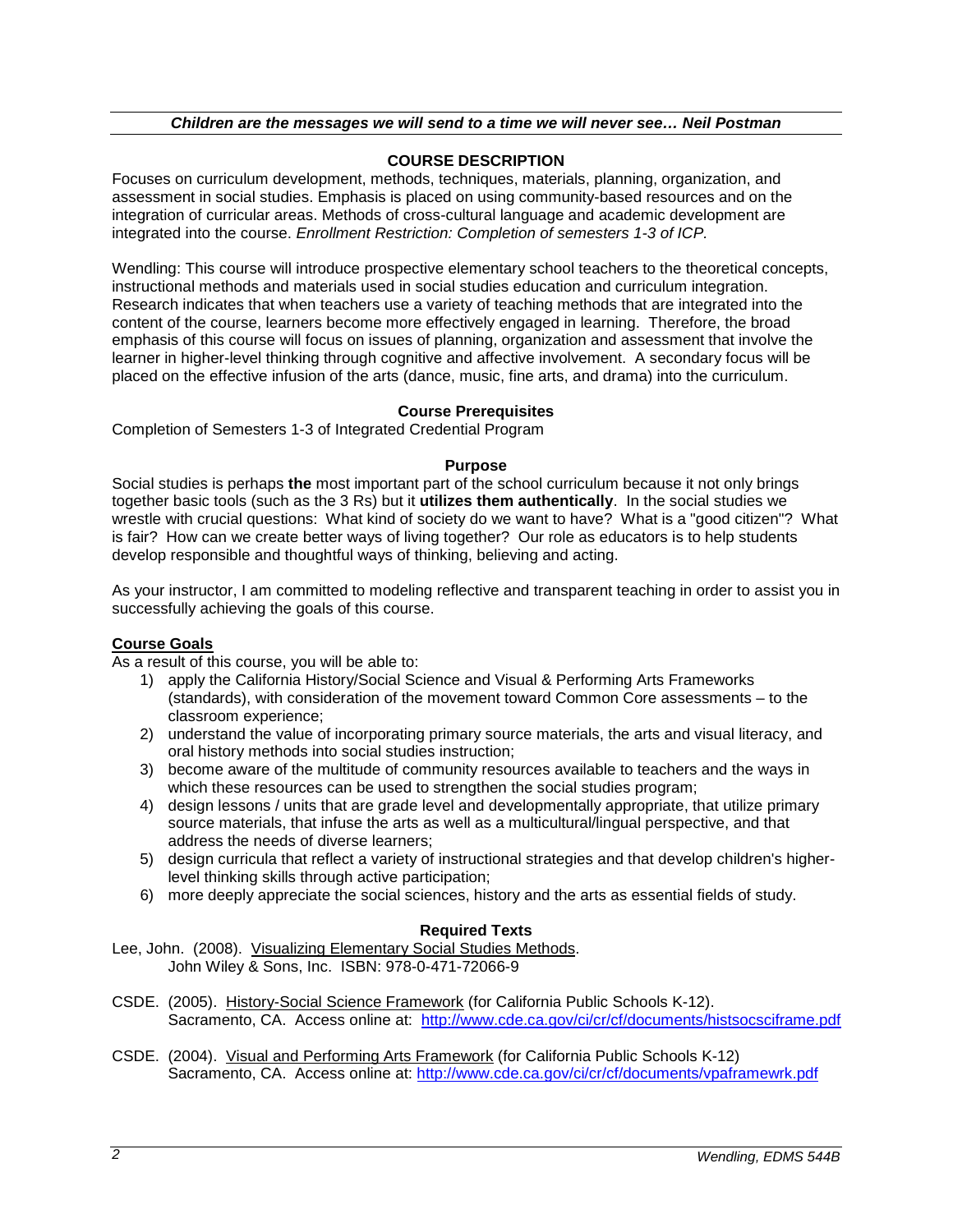CSDE. (2013) California Common Core Standards: English Language Arts and Literacy in History/Social Studies, Science, and Technical Subjects (for California Public Schools K-12) Access online at <http://www.cde.ca.gov/re/cc/>

*Additional readings and handouts provided by the instructor will be required.*

# **Professionalism – Dispositions:**

## **Professionalism – Dispositions:**

Because this course is part of an accredited program that leads to professional certification, students are expected to demonstrate behavior consistent with a professional career. Lack of professionalism in any of the following areas will alter the final grade:

1. Attend all class meetings. If you miss a class session, please notify the instructor in writing (email) as soon as possible. Absences do not change assignment due dates. See the Attendance Policy – page 7 for this course.

2. Arrive on time just as you would at a school site. Late arrivals to and early departures from class will result in a drop of the final grade.

3. Prepare carefully for class. Be ready to discuss readings and assignments thoughtfully. All voices are valued in our classroom community. Please be sure we get to hear your thoughts on the topics we cover. This is important for your professionalism grade.

4. Complete assignments on time. Late assignments will receive a 20% reduction in points for each day late. Occasionally a student may be asked to revise an assignment. If so, the revised work must be submitted no later than one week after it was returned and may not be eligible for full credit. Absences do not change assignment due dates. If you are absent when an assignment is due, you may submit the work via email (except for *Social Studies in You*!) so that it is not counted late. I will confirm receipt of emailed assignments.

5. Interact professionally and collaborate responsibly with your colleagues and professor. Teacher education is a professional preparation program and students will be expected to adhere to standards of dependability, academic honesty and writing achievement. In short, please do your part to promote a healthy, happy, productive social environment.

**Also, you are welcome to use a computer/electronic device in class. However, it is expected that you will use the technology for class related activity. Save checking emails or other personal use for time outside of class. This goes for cell phones as well. Lack of respect in this regard will impact your professionalism grade.**

# **SOCIAL STUDIES - PARTICIPATION, COLLABORATION AND PROFESSIONALISM**

Students will engage in active learning each class session, and will be expected to actively participate, collaborate, and demonstrate professionalism at all times.

- Do you participate in class discussions productively, sharing your knowledge and understandings?
- Do you interact productively with your peers, taking on a variety of roles (leader, follower, etc.)?
- Do you contribute appropriately to group work—do you "do your share"?
- Are you able to accept others' opinions? Are you supportive of others' ideas?
- Do you support your peers during their presentations?
- Can you monitor and adjust your participation to allow for others' ideas to be heard?
- Do you show a positive attitude and disposition towards teaching all students?
- Do you exhibit professional behavior at all times and display a "can do" attitude?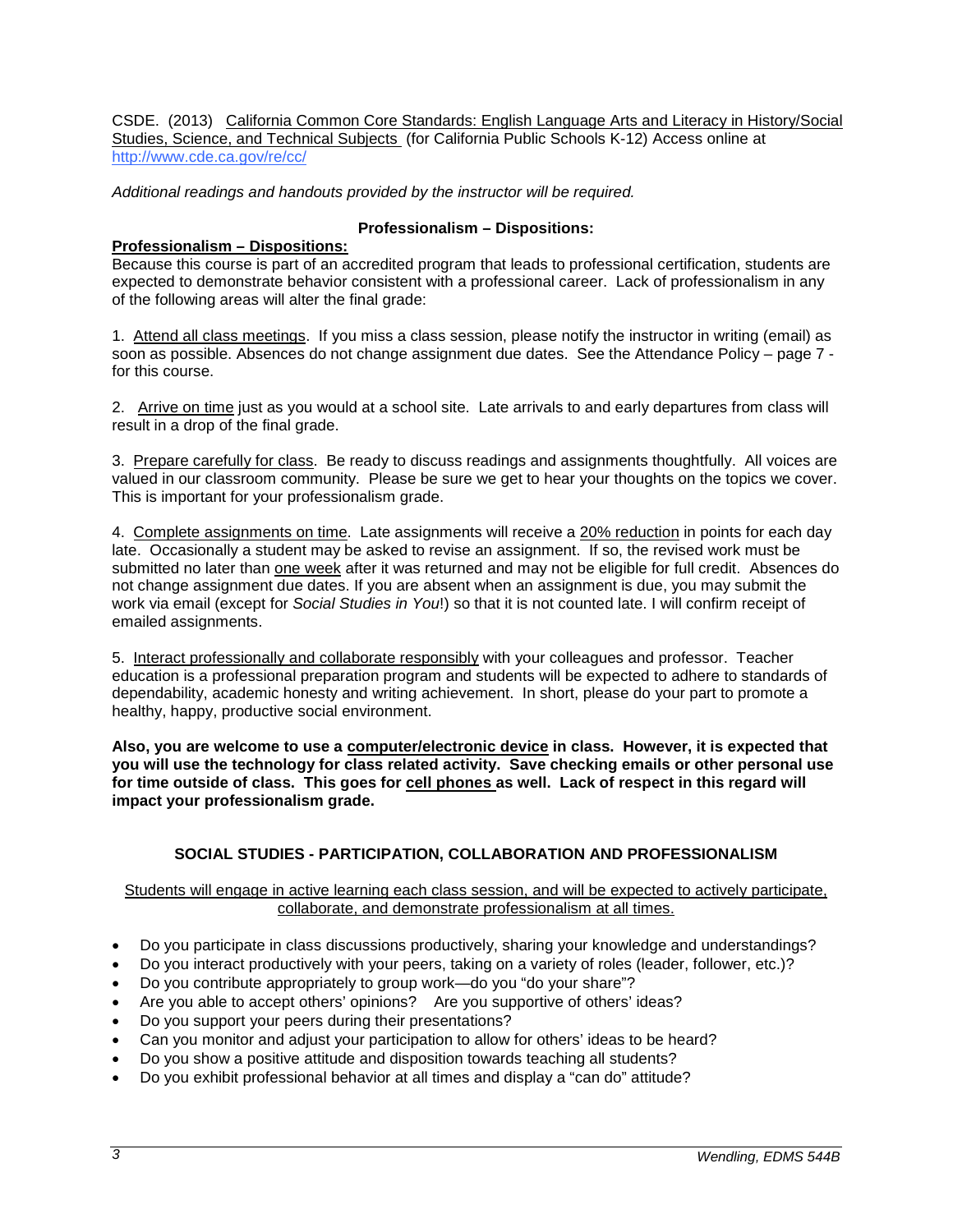# **Rubric for PCP: Participation, Collaboration and Professionalism**

|                                       | <b>Excellent</b>                                                                                                                                                                                                                                                                                                                                                                           | Acceptable                                                                                                                                                                                                                                                                                | Unacceptable                                                                                                                                                                                                                                                           |  |
|---------------------------------------|--------------------------------------------------------------------------------------------------------------------------------------------------------------------------------------------------------------------------------------------------------------------------------------------------------------------------------------------------------------------------------------------|-------------------------------------------------------------------------------------------------------------------------------------------------------------------------------------------------------------------------------------------------------------------------------------------|------------------------------------------------------------------------------------------------------------------------------------------------------------------------------------------------------------------------------------------------------------------------|--|
| <b>Attitude</b>                       | Always displays a<br>positive attitude. May<br>offer constructive<br>criticism and include<br>alternatives that show<br>initiative.                                                                                                                                                                                                                                                        | Displays a positive<br>attitude. May offer<br>constructive criticism<br>and include alternatives<br>that show initiative.                                                                                                                                                                 | Seldom has a positive<br>attitude. Often is critical.<br>Does not offer<br>alternative solutions to<br>criticism.                                                                                                                                                      |  |
| Participation                         | Attends every class,<br>always on time and well<br>prepared, and never<br>leaves early. Gives<br>closest attention to class<br>activities and speakers.                                                                                                                                                                                                                                    | Attends every class, on<br>time and prepared, and<br>never leaves early.<br>Gives most attention to<br>class activities and<br>speakers.                                                                                                                                                  | Is not always ready<br>when class time begins.<br>Doesn't give full<br>attention in class;<br>sometimes talks when<br>others are speaking.                                                                                                                             |  |
| Professionalism                       | Consistently behaves,<br>talks and works in a<br>professional manner,<br>regardless of task/topic.                                                                                                                                                                                                                                                                                         | Most of the time,<br>behaves, talks and<br>works in a professional<br>manner, regardless of<br>task/topic.                                                                                                                                                                                | Seldom behaves, talks,<br>and works in a<br>professional manner,<br>regardless of task/topic.                                                                                                                                                                          |  |
| <b>Collaboration</b>                  | Consistently listens to,<br>shares with, and<br>supports the efforts of<br>others. Tries to keep<br>people working well<br>together.                                                                                                                                                                                                                                                       | Most of the time listens<br>to, shares with, and<br>supports the efforts of<br>others, but sometimes is<br>not a good team<br>member.                                                                                                                                                     | Rarely listens to, shares<br>with, and supports the<br>efforts of others. Is not<br>always a good team<br>player.                                                                                                                                                      |  |
| <b>Contributions</b>                  | <b>Consistently provides</b><br>useful ideas; always<br>stays focused on the<br>task. Exhibits a lot of<br>effort and valuable<br>contributions.                                                                                                                                                                                                                                           | Most of the time<br>provides useful ideas<br>and stays focused. A<br>satisfactory group<br>member who does what<br>is required.                                                                                                                                                           | Rarely provides useful<br>ideas; not always<br>focused. Reluctant to<br>participate. Lets others<br>take charge.                                                                                                                                                       |  |
| <b>Disposition</b><br>toward teaching | Consistently<br>demonstrates concern in<br>learning to teach all<br>children. Always<br>demonstrates strong<br>commitment toward<br>developing (a) an<br>understanding of<br>children, (b) teaching<br>strategies, and (c)<br>knowledge of the CA<br>Standards for the<br><b>Teaching Profession</b><br>(CSTP), Teacher<br>Performance<br>Expectations (TPE), and<br>CA Content Standards. | Most of the time<br>demonstrates concern in<br>learning to teach all<br>children. Often<br>demonstrates<br>commitment toward<br>developing (a) an<br>understanding of<br>children, (b) teaching<br>strategies, and (c)<br>knowledge of the<br>CSTP's, TPE's, and CA<br>Content Standards. | Rarely shows concern in<br>learning to teach all<br>children. Rarely<br>demonstrates<br>commitment toward<br>developing (a) an<br>understanding of<br>children, (b) teaching<br>strategies, and (c)<br>knowledge of the<br>CSTP's, TPE's, and CA<br>Content Standards. |  |
| Leadership                            | Shows strength through<br>leadership in class<br>activities; other students<br>respect you as a leader.                                                                                                                                                                                                                                                                                    | <b>Effectively participates</b><br>and contributes, but<br>rarely shows leadership<br>qualities.                                                                                                                                                                                          | Does not show<br>leadership in any area of<br>class.                                                                                                                                                                                                                   |  |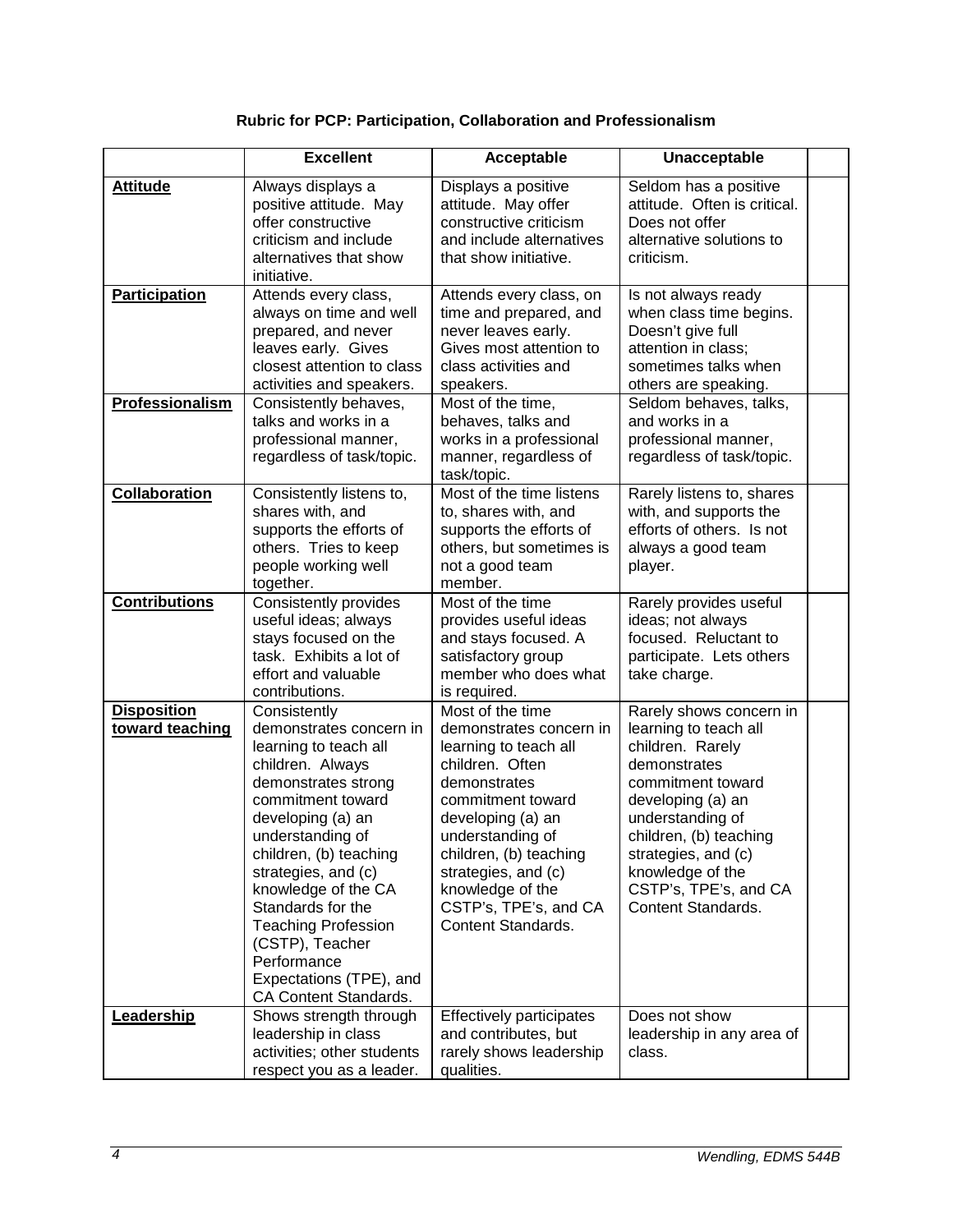# **STUDENT LEARNING OUTCOMES**

### **Teacher Performance Expectation (TPE) Competencies**

The course objectives, assignments, and assessments have been aligned with the CTC standards for the Multiple Subject Credential. This course is designed to help teachers seeking a California teaching credential to develop the skills, knowledge, and attitudes necessary to assist schools and district in implementing effective programs for all students. The successful candidate will be able to merge theory and practice in order to realize a comprehensive and extensive educational program for all students. This course supports TPE 1A History/Social Science as well as TPE 11 The Social Environment.

# **California Teacher Performance Assessment (CalTPA)**

Beginning July 1, 2008 all California credential candidates must successfully complete a state-approved system of teacher performance assessment (TPA), to be embedded in the credential program of preparation. At CSUSM this assessment system is called the CalTPA or the TPA for short.

To assist your successful completion of the TPA, a series of informational seminars are offered over the course of the program. TPA related questions and logistical concerns are to be addressed during the seminars. Your attendance to TPA seminars will greatly contribute to your success on the assessment.

Additionally, SOE classes use common pedagogical language, lesson plans (lesson designs), and unit plans (unit designs) in order to support and ensure your success on the TPA and more importantly in your credential program. The CalTPA Candidate Handbook, TPA seminar schedule, and other TPA support materials can be found on the SOE website:

<http://www.csusm.edu/education/CalTPA/ProgramMaterialsTPA.html>

### **Assessment of Professional Dispositions**

Assessing a candidate's dispositions within a professional preparation program is recognition that teaching and working with learners of all ages requires not only specific content knowledge and pedagogical skills, but positive attitudes about multiple dimensions of the profession. The School of Education has identified six dispositions – social justice and equity, collaboration, critical thinking, professional ethics, reflective teaching and learning, and life-long learning—and developed an assessment rubric. For each dispositional element, there are three levels of performance - *unacceptable*, *initial target*, and *advanced target*. The description and rubric for the three levels of performance offer measurable behaviors and examples.

The assessment is designed to provide candidates with ongoing feedback for their growth in professional dispositions and includes a self-assessment by the candidate. The dispositions and rubric are presented, explained and assessed in one or more designated courses in each program as well as in clinical practice. Based upon assessment feedback candidates will compose a reflection that becomes part of the candidate's Teaching Performance Expectation portfolio. Candidates are expected to meet the level of *initial target* during the program.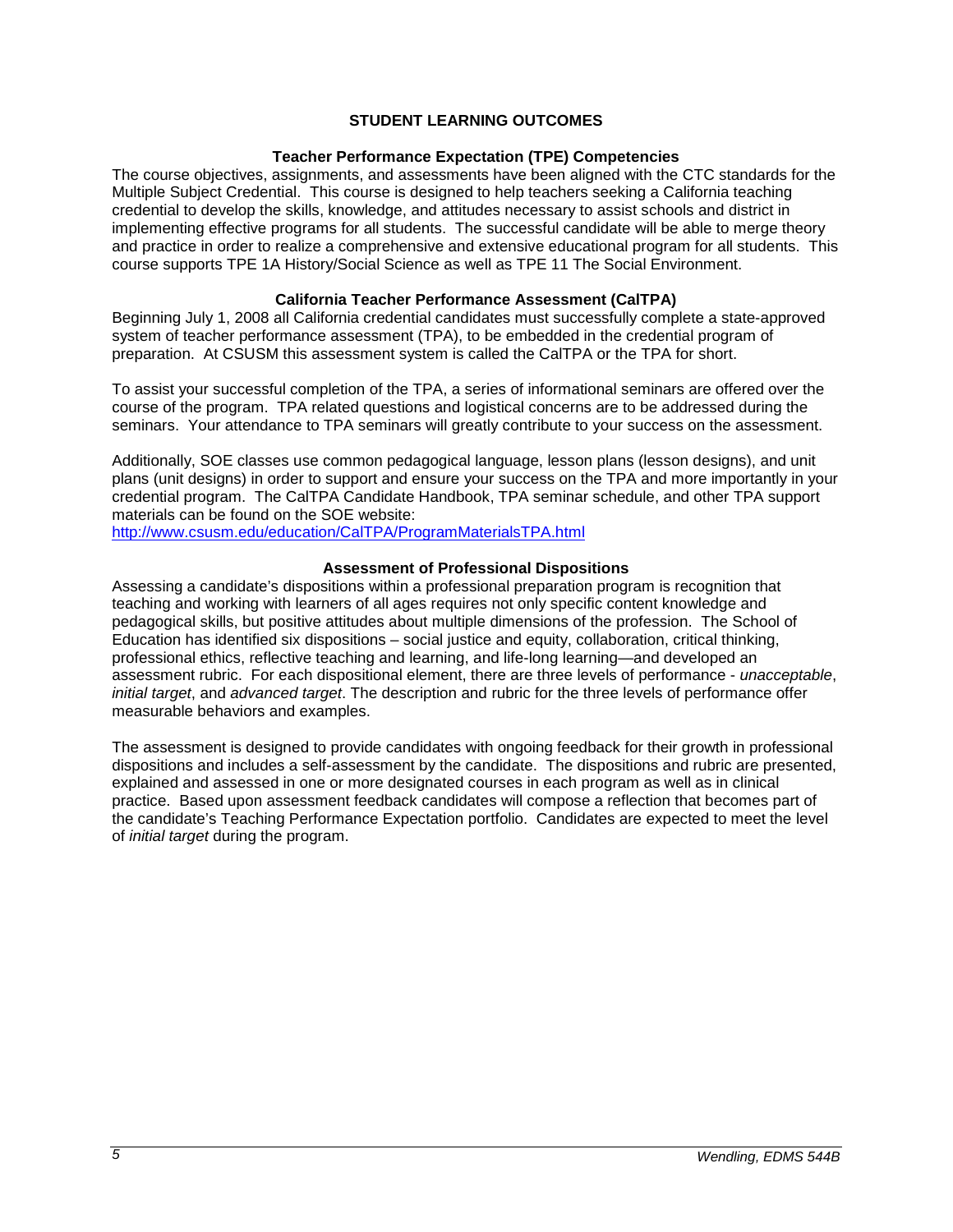# **ASSIGNMENTS**

*The Anticipated Schedule + detailed instructions for some course assignments will be handed out in class and posted on my Cougar Courses site.*

# • *Reading Response Journals & Professionalism 30 points*

The assigned readings provide an important foundation for your increasing understanding of how to effectively teach social studies and infuse the arts. To aid you in remembering the readings, and assist you with meaningful class participation, you are asked to respond to each reading assignment by coming to class with a typed, one page response. Follow the model carefully. Response journals will be collected at each class session and will only receive full points if completed by the date indicated in the schedule. Please structure each entry with:

- 1) your name and nicknumber,
- 2) reading identification (Chapter 8, for example),
- 3) key points from the reading, include page # (bulleted list, single-spaced, 12-font),
- 4) a paragraph following that connects the reading to your perspectives/experience (doublespaced),
- 5) one lingering question the reading prompts you to ask.

You will be permitted one "free pass" that can be used in place of one journal (with the exception of the jigsawed chapters: 4/8/9 and 11/12/14). Three points will be deducted for each missing journal.

# • *Finding the Social Studies in You! 1 bonus point!*

Have you ever tried to explain who you are through six social studies disciplines? For this (required) assignment you will reintroduce yourself to our class by creating a "self model" that physically illustrates aspects of you through the social studies disciplines. You may use photographs, drawings, objects, collections, etc. This activity models a way to verbally and visually engage your students -- and will demonstrate your understanding of the disciplines. Aim to present for 5 minutes.

### **The following three assignments will link together to support a social studies unit plan centered on a Big Idea for your selected grade level (K-6)…**

**NOTE: Full assignment guidelines can be found on Cougar Courses.**

• *Literature Connection – Lesson Plan… a partner assignment 20 points*

A wealth of children's literature exists that strongly supports the state standards for teaching social studies. For this assignment you and your partner/s will select *one book* appropriate for the grade level unit you are developing. You will then dramatically present your book and explain how it can be used to advance children's thinking about key social studies concepts and the arts. You will create a handout for your colleagues and design a lesson that incorporates your book.

• *Community-Based Field Trip Project… a partner assignment 20 points*

In this assignment you and your Literature Connection partner/s will explore and share information about a field trip site in San Diego or Riverside County. By designing a variety of pre, during, and post-trip lessons, as well as higher level thinking questions and assessments, you will be able to plan an educational (rather than purely recreational) field trip.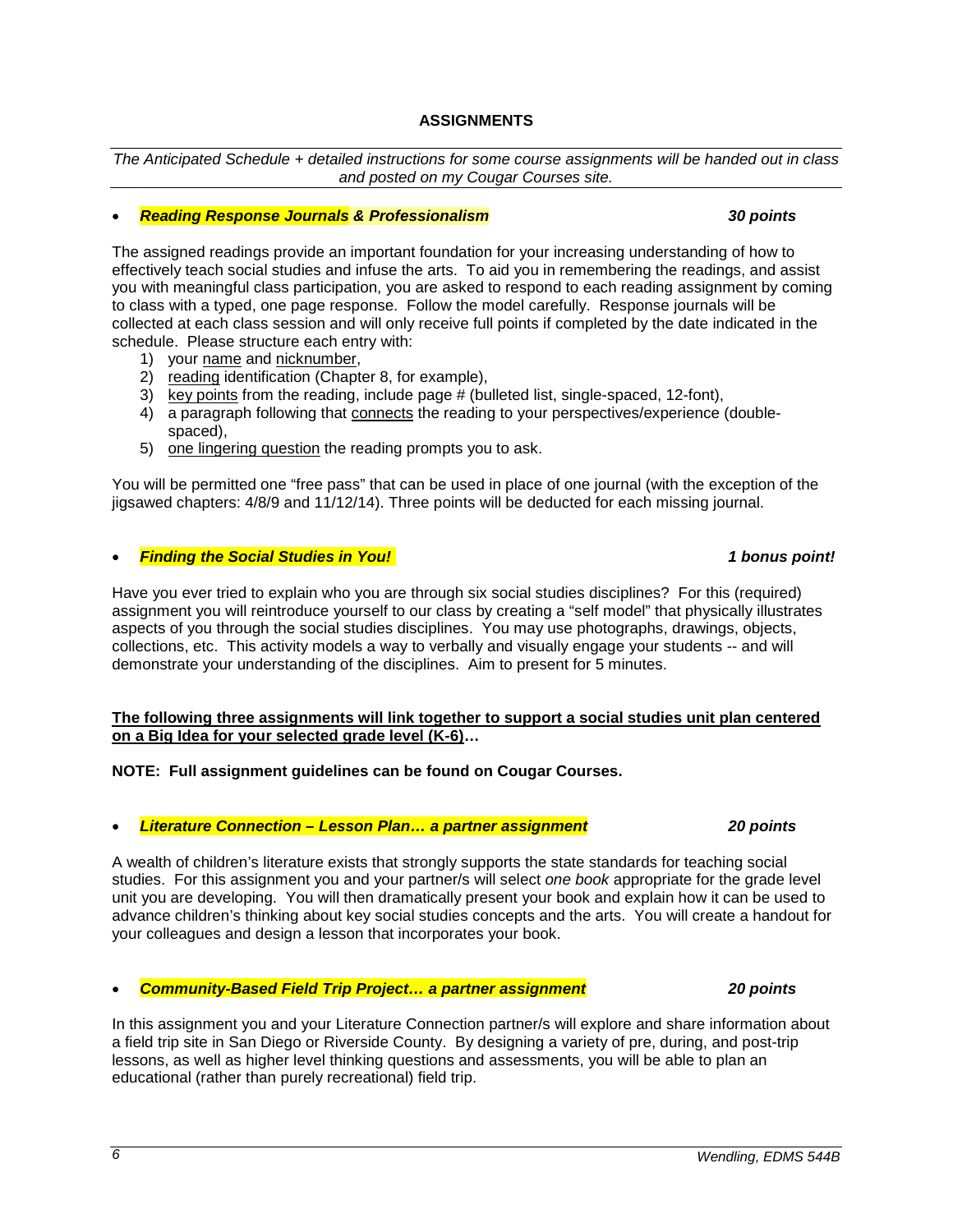# *7 Wendling, EDMS 544B*

# • *Oral History Project … an individual assignment 20 points*

Collecting oral histories is an exciting way to help children understand that "history" is found all around us and is being continually created. In this project, you will conduct an oral history interview of a person about a topic that relates to your social studies unit.

To support your interview and demonstrate the power of visual literacy, you will bring to class on the designated day a primary source object (artifact, document, photographs, etc.) of significance to the person/topic of the interview. We will then create a "classroom museum".

# • *Mock Interview 10 points*

Imagine you are at a job interview and were just asked: "How will you teach social studies in your classroom?" Knowing how to teach and structure learning in social studies, and then being able to express your understanding, can be two different abilities. In order to help you eloquently articulate the knowledge you gained through this course (and thereby increase your chances of getting hired!), as well as enhance your educational philosophy statement, you will participate in a mock interview during our last class.

| <b>ASSIGNMENT</b>                     | <b>POINTS</b> |
|---------------------------------------|---------------|
| Professionalism/Reading Journals      | 30            |
| Social Studies in You!                | 1 bonus point |
| Literature Connection - Lesson Design | 20            |
| <b>Community Field Trip</b>           | 20            |
| <b>Oral History Project</b>           | 20            |
| Mock Interview                        | 10            |
|                                       |               |
| <b>TOTAL:</b>                         | 100 points    |

# **Grading Scale**

Grades will be determined by the total number of points earned (100 points possible):

|  | $A = 94-100$ $A = 91-93$ $B = 88-90$                | $B = 85 - 87$ $B = 81 - 84$ |            |
|--|-----------------------------------------------------|-----------------------------|------------|
|  | $C_+ = 78-80$ $C = 74-77$ $C_- = 71-73$ $D = 60-70$ |                             | $F = 0.59$ |

Remember! You must maintain a B average (3.0 GPA) in your teacher education courses to receive a teaching credential from the State of California.

# **Exemplary "A" Students (you!)**

- 1. Demonstrate serious commitment to their learning, making full use of the learning opportunities available and searching out the implications of their learning for future use.
- 2. Complete all assignments thoroughly, thoughtfully and timely.
- 3. Make insightful connections between assignments and their developing overall understanding of social studies concepts; continually question and examine assumptions in a genuine spirit of inquiry.
- 4. Show high level achievement of course goals.
- 5. Display a "can do" attitude, give 100%, and work to help others learn too.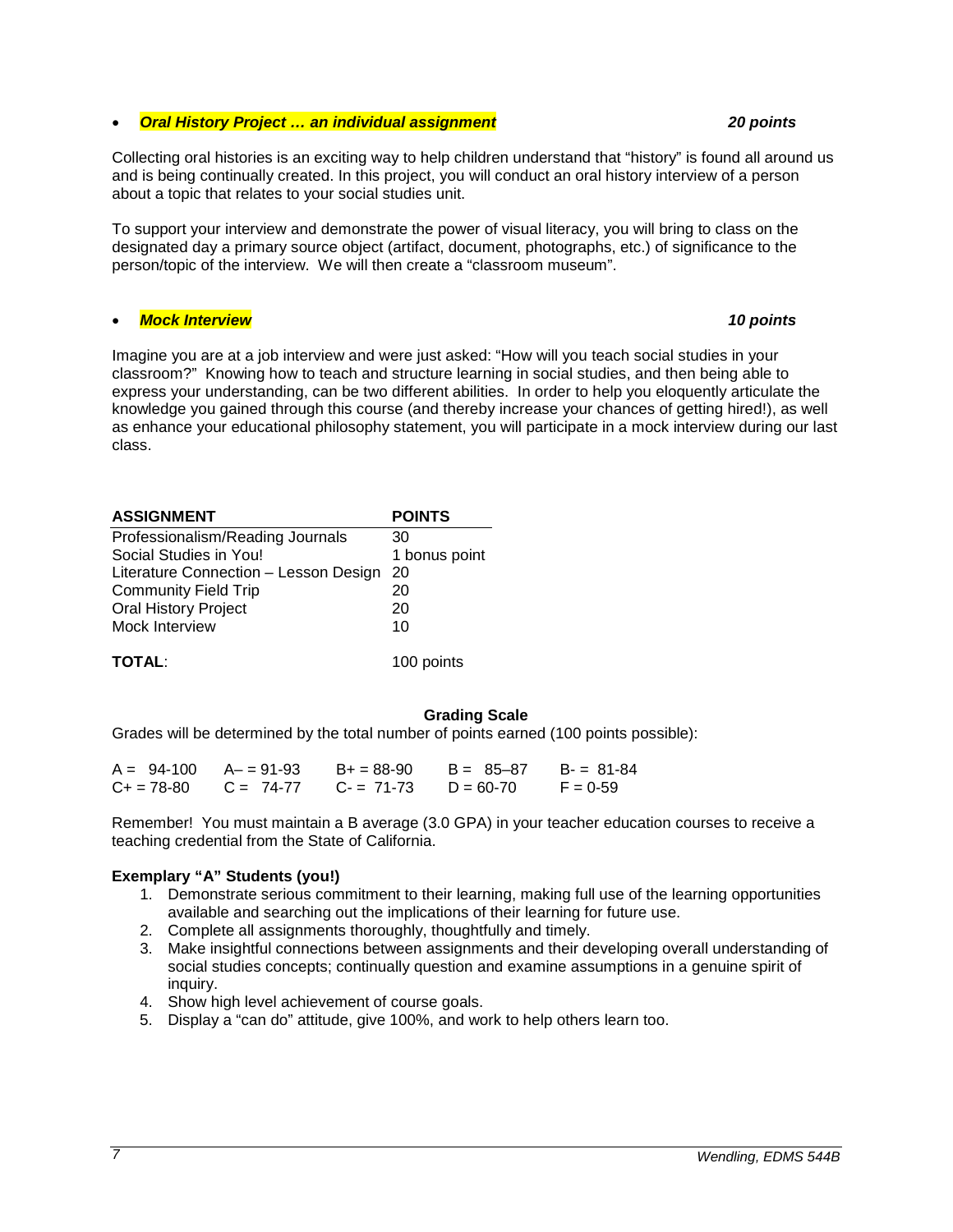# **GENERAL CONSIDERATIONS**

### **School of Education Attendance Policy**

Due to the dynamic and interactive nature of courses in the School of Education, all candidates are expected to attend all classes and participate actively. At a minimum, candidates must attend more than 80% of class time, or s/he **may not receive a passing grade** for the course at the discretion of the instructor. Individual instructors may adopt more stringent attendance requirements. Should the candidate have extenuating circumstances, s/he should contact the instructor as soon as possible. *(Adopted by the COE Governance Community, December, 1997).*

**For this class,** students missing more than one class session cannot earn an A or A-. Students missing more than two class sessions cannot earn a B or B+. Students missing more than three classes cannot earn a C+. Arriving late or leaving early by more than 20 minutes counts as an absence. Notifying the instructor does not constitute an excuse. All assignments must be turned in on due date even in case of an absence.

### **Students with Disabilities Requiring Reasonable Accommodations**

Candidates with disabilities who require reasonable accommodations must be approved for services by providing appropriate and recent documentation to the Office of Disable Student Services (DSS). This office is located in Craven Hall 4300, and can be contacted by phone at (760) 750-4905, or TTY (760) 750-4909. Candidates authorized by DSS to receive reasonable accommodations should meet with their instructor during office hours or, in order to ensure confidentiality, in a more private setting.

### **All University Writing Requirement**

A writing requirement of 2500 words is required in all CSUSM courses. You will achieve a significant writing experience in EDMS 544 through the following assignments: weekly reading journal responses, literature connection lesson plan, field trip project, oral history project, and various in-class writing prompts.

### **Authorization to Teach English Learners**

This credential program has been specifically designed to prepare teachers for the diversity of languages often encountered in California public school classrooms. The authorization to teach English learners is met through the infusion of content and experiences within the credential program, as well as additional coursework. Students successfully completing this program receive a credential with authorization to teach English learners. *(Approved by CCTC in SB 2042 Program Standards, August 02)*

### **CSUSM Academic Honesty Policy**

"Students will be expected to adhere to standards of academic honesty and integrity, as outlined in the Student Academic Honesty Policy. All written work and oral presentation assignments must be original work. All ideas/materials that are borrowed from other sources must have appropriate references to the original sources. Any quoted material should give credit to the source and be punctuated with quotation marks.

Students are responsible for honest completion of their work including examinations. There will be no tolerance for infractions. If you believe there has been an infraction by someone in the class, please bring it to the instructor's attention. The instructor reserves the right to discipline any student for academic dishonesty in accordance with the general rules and regulations of the university. Disciplinary action may include the lowering of grades and/or the assignment of a failing grade for an exam, assignment, or the class as a whole."

Incidents of Academic Dishonesty will be reported to the Dean of Students. Sanctions at the University level may include suspension or expulsion from the University.